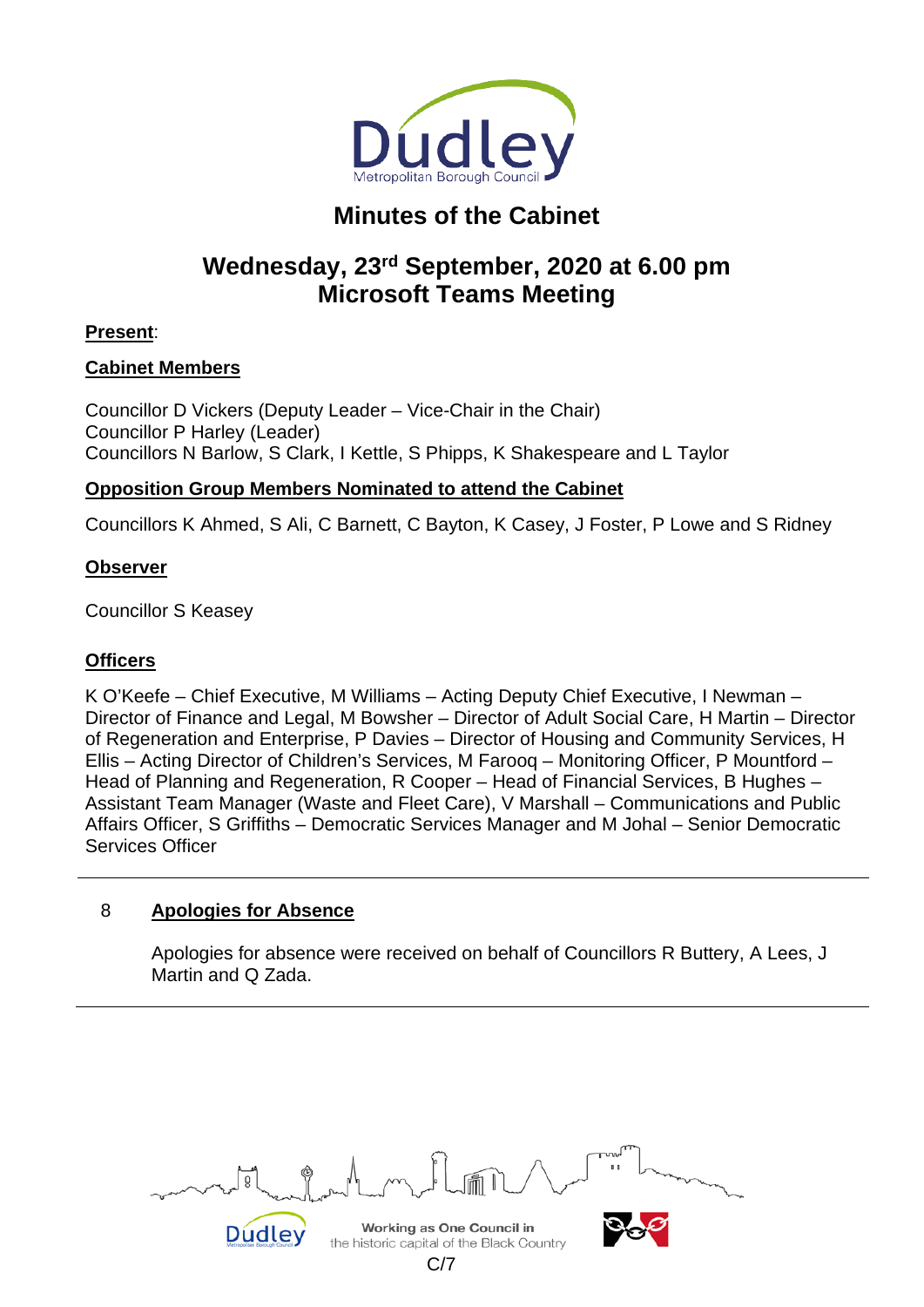#### 9 **Minutes**

#### **Resolved**

That the minutes of the meeting held on  $6<sup>th</sup>$  July, 2020, be approved as a correct record and signed.

#### 10 **Capital Programme Monitoring**

A joint report of the Chief Executive and the Director of Finance and Legal was submitted on progress with the implementation of the Capital Programme, together with proposed amendments to the Capital Programme.

In discussing the various projects it was agreed that a response would be provided to Councillor S Ridney on the proposed and incurred expenditure from the uncommitted 14-19 Diplomas, Special Educational Needs and Disabilities grant and balances to date. With regard to a query on the design work with both Halesowen and Crystal Leisure Centres it was agreed that a briefing would be arranged with the Shadow Cabinet Member.

#### **Resolved**

That the Council be recommended:-

- (1) That progress with the 2020/21 Capital Programme, as set out in Appendix A to the report submitted, be noted
- (2) That the Very Light Rail expenditure totalling £943,000 be included in the Capital Programme, as set out in paragraph 6 of the report.
- (3) That the project to provide 170 cremated remains graves at Gornal Wood Cemetery be approved and included in the Capital Programme, as set out in paragraph 7 of the report.
- (4) That the Maitland Road Children's Home refurbishment be funded from uncommitted 14-19 Diplomas, Special Educational Needs and Disabilities capital grant balances, as set out in paragraph 8 of the report.
- (5) That the urgent amendments to the Capital Programme be noted, as set out in paragraphs 9 to 11 of the report.

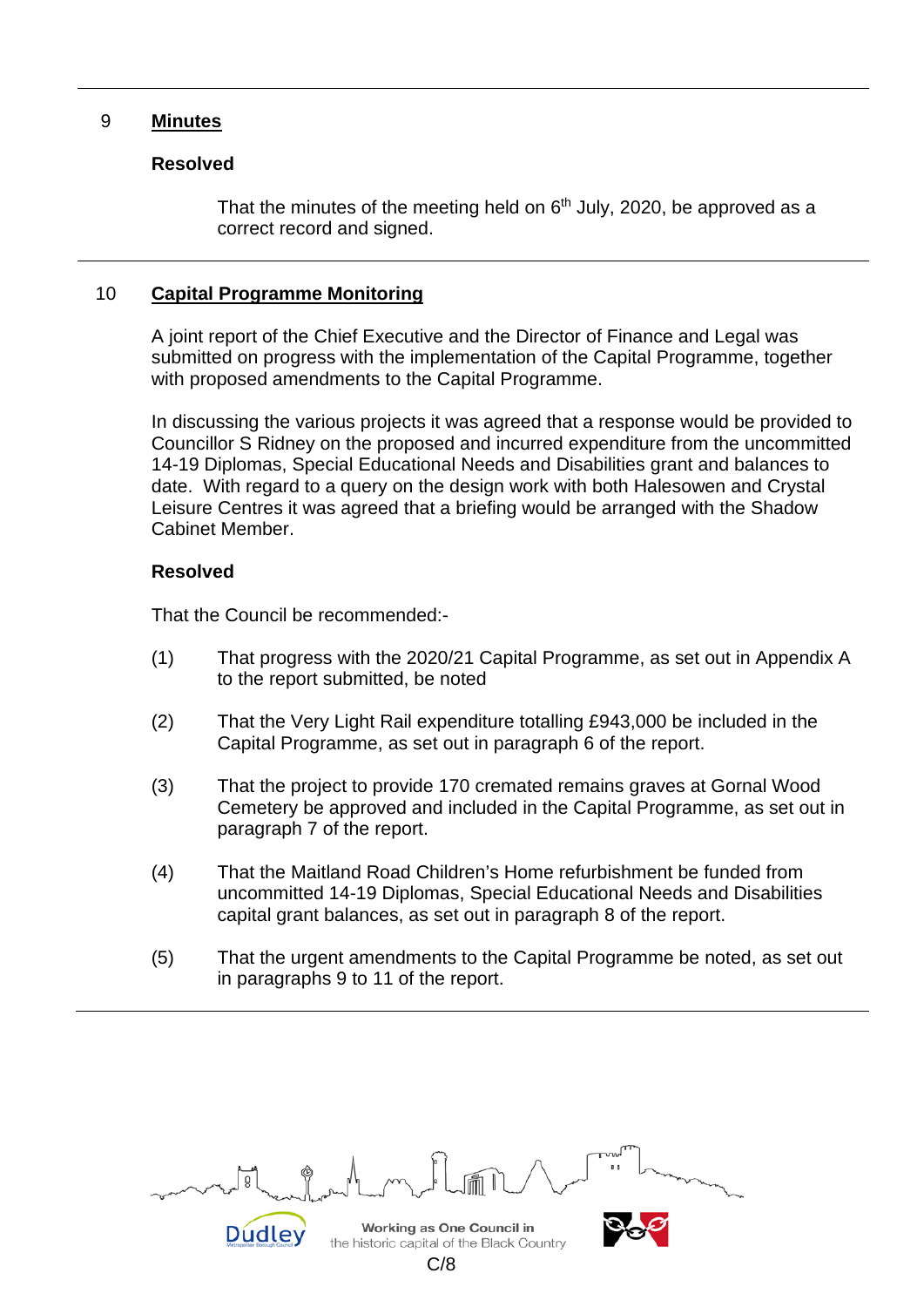### 11 **General Fund Revenue Monitoring 2020/21**

A joint report of the Chief Executive and Director of Finance and Legal was submitted providing a forecast on the General Fund Revenue outturn position for 2020/21.

In referring to consideration of budget proposals by Scrutiny Committees, it was suggested that the submission of budget proposals be at the earliest opportunity and during the normal cycle of Committees in November, 2020. However, it was accepted that there may be further amendments or adjustments which could be subsequently reported in due course.

#### **Resolved**

That the forecast General Fund revenue outturn position for 2020/21 and the effect on General Balances at 31st March, 2021, be noted.

### 12 **The Local Government and Social Care Ombudsman's Annual Review Letter 2020**

A report of the Chief Executive was submitted on the Annual Review Letter for 2020 from the Local Government and Social Care Ombudsman and on information in respect of complaints received against the Council and dealt with by the Ombudsman's office for the period 1<sup>st</sup> April, 2019 to 31<sup>st</sup> March, 2020.

Discussion ensued on the case concerning the findings against the Council in relation to third party top-ups for adult social care residential and nursing placements and the stance of the Council. The Council had communicated regularly with the Ombudsman and had been fully transparent in sharing the legal advice received from Counsel. However, although requests had been made by the Council, the Ombudsman's own legal interpretation and advice had not been forthcoming. The Director of Adult Social Care indicated that a detailed response would be issued from the Council and it would be shared with the Cabinet and Shadow Cabinet Members. In response to a query it was stated that the Ombudsman would be publish a non-compliance statement in the media. At this juncture there was no legal action pending against the Council but it is possible that the LGO may choose to do so in the future.

## **Resolved**

- (1) That the contents of the report and the Annual Review be noted.
- (2) That Directors continue to ensure that requests for information on complaints are dealt with by the date requested to ensure that the Council maximises its performance on response times and remedy of complaints is maintained.

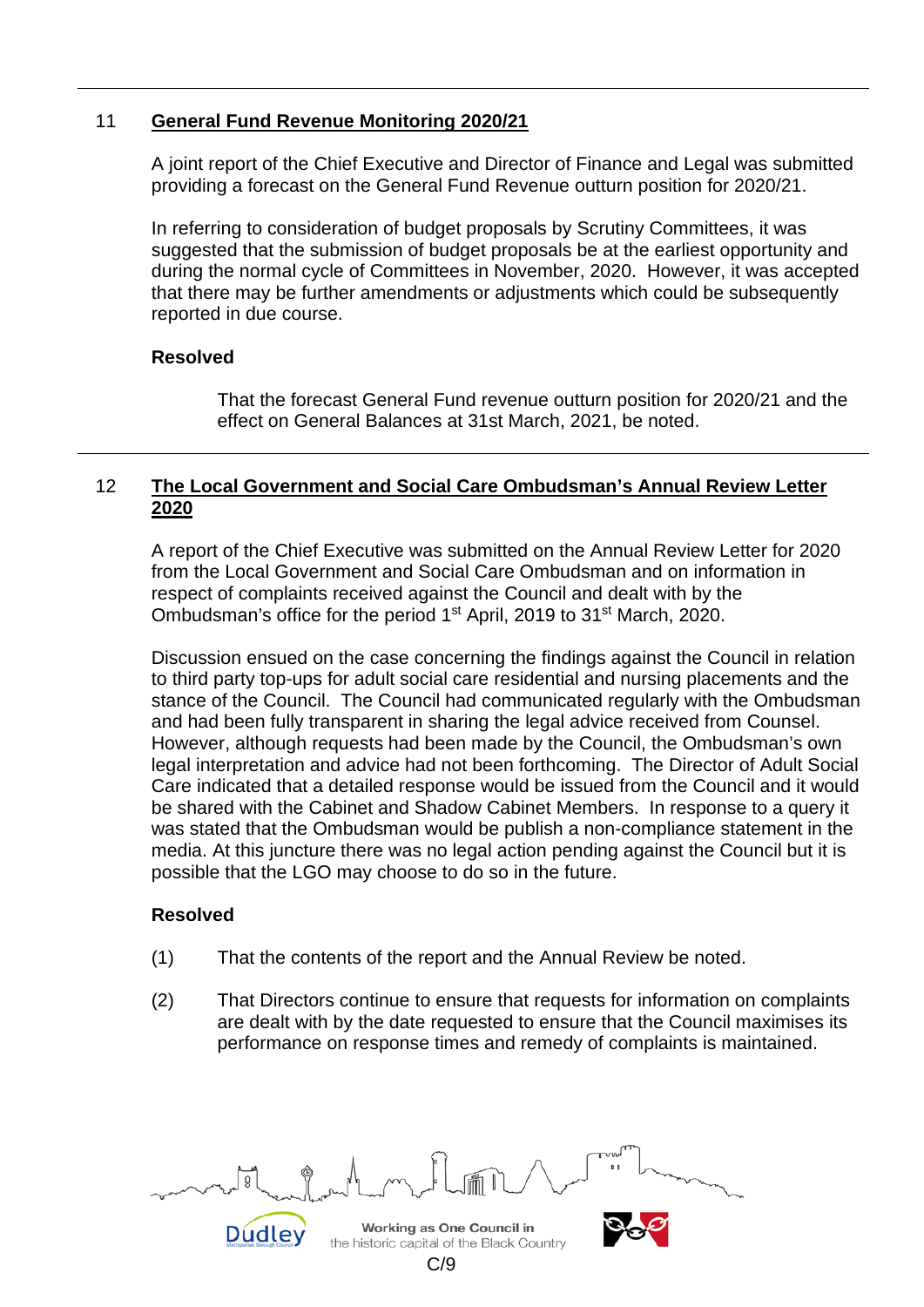(3) That all Directorates continue to monitor and review their complaints actively to underpin ongoing good practice to achieve timely local satisfactory resolution of complaints wherever possible.

### 13 **Dudley Local Development Scheme 2020 and Dudley Local Plan Update**

A report of the Director of Regeneration and Enterprise was submitted seeking approval for the updated Local Development Scheme 2020 and providing an update on the Dudley Local Plan. The report also set out an update on the Dudley Local Plan preparation.

#### **Resolved**

- (1) That the revisions to the Local Development Scheme (LDS) be approved.
- (2) That following adoption, the Director of Regeneration and Enterprise be authorised to make any minor modifications necessary to the Local Development Scheme that may be required prior to making it available to the public.
- (3) That the update to the Local Plan Process be noted.

### 14 **Community Infrastructure Levy (CIL) Funding Approval 2020 and Revised CIL Instalments Policy to Reflect Covid-19**

A report of the Director of Regeneration and Enterprise was submitted on the partial spend of CIL receipts and temporary relaxation of the CIL payment deadlines, together with a revised CIL Instalments Policy to reflect recently updated Government guidance.

A response would be provided to Councillor S Ridney to confirm the spend of the allocation of £30,000 to the Canal and River Trust.

## **Resolved**

- (1) That the rolling forward of remaining CIL monies for consideration of spend be approved.
- (2) That the transfer of up to £60,000.00 Capital and Revenue Infrastructure CIL receipts to Shell Corner Partnership following receipt of costings and completion for public realm improvements to Shell Corner, be approved, and if work is not completed by September 2022, the monies be made available to alternative projects.

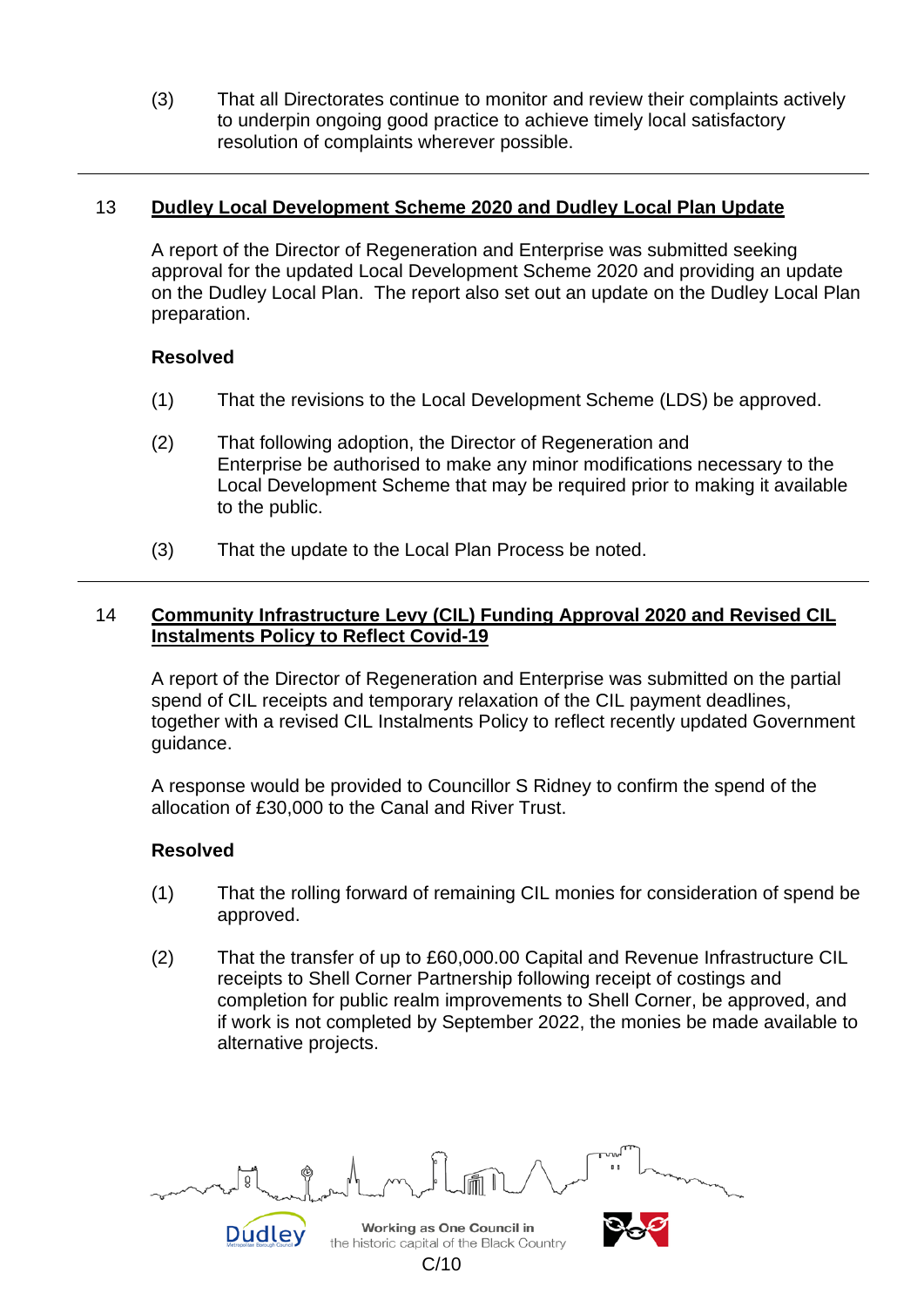- (3) That the transfer of £8,367.91 Capital and Revenue Infrastructure CIL receipts to Black Country Radio, following receipt of detailed costings and completion of works for studio equipment relating to the new digital studio, be approved, and if work is not completed by September 2022, the monies be made available to alternative projects.
- (4) That the revised CIL Instalments Policy (September 2020) be approved.
- (5) That the revised CIL Instalments Policy (2020) be adopted with effect from 24th September 2020.

#### 15 **Statement of Community Involvement**

A report of the Director of Regeneration and Enterprise was submitted on the adoption of the Statement of Community Involvement 2020 (SCI).

Reference was made to 'permitted development' which allowed certain works, operations and changes of use to be undertaken without the requirements of planning permission. It was considered appropriate to err on the side of caution and regular monitoring of standards be undertaken given some dwellings in the Town Centre had been converted from offices to residential accommodation with no additional infrastructure impacting on the quality and living environment. It was requested that a list of types of works that could be classed as permitted developments, together with changes of use, be compiled and circulated to all Cabinet and Shadow Cabinet Members for information.

#### **Resolved**

- (1) That the adoption of the Statement of Community Involvement 2020 (SCI) be approved.
- (2) That following adoption, the Director of Regeneration and Enterprise be authorised to make any minor modifications necessary to the SCI, for instance to reflect further changes to Government regulations and guidance.

#### 16 **Towns Fund – Proposals for Dudley Town Centre and the Driverless Vehicle Consortium**

A report of the Director of Regeneration and Enterprise was submitted on Dudley Town Centre's bid for the Government's Towns Funds initiative and Driverless Vehicle Consortium activity since January 2020.